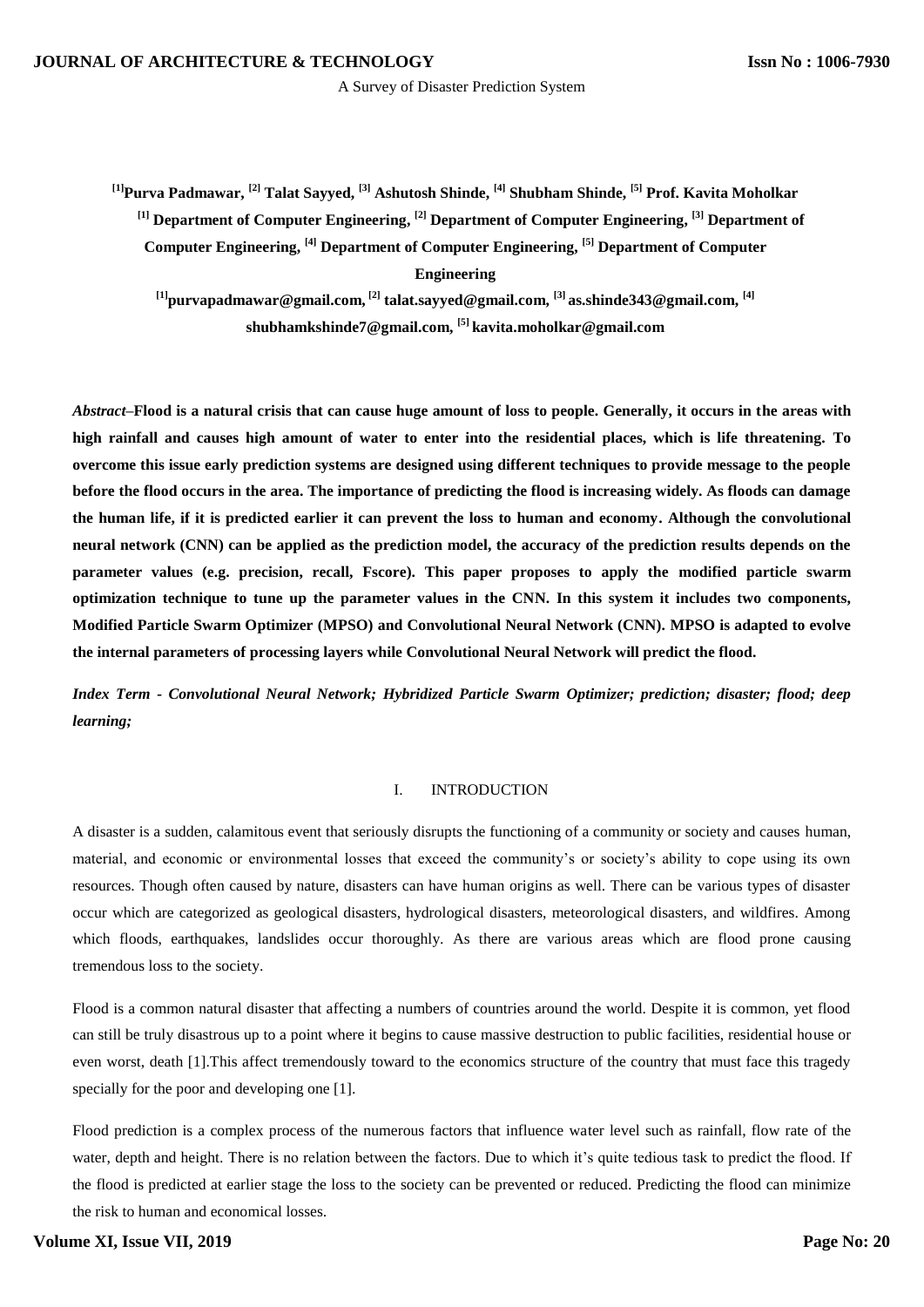Deep Learning is a part of machine learning methods. Machine learning is a technique in computer science which allows data to drive and guide the execution of algorithm [10]. Using a training dataset, the algorithm develops a model which is used to compare against the expected output [10]. An algorithm that uses deep learning goes through much the same process. Each hierarchy applies a transformation on the training input and forms it as a model [10]. This process is repeated until output has reached and an acceptable level of accuracy [10]. Learning can be supervised, unsupervised and semi-supervised. Deep Learning includes many networks such as CNN (Convolutional Neural Network), RNN (Recurrent Neural Network), Recursive Neural Network. These networks are basically algorithms

Numerous publications on flood prediction using Artificial Neural Network (ANN) techniques have been reported [4]. It has been suggested, because it has the powerful capability to model nonlinear and complex systems without clear physical explanation [3]. Now a day's one of the most famous practices in deep learning, CNN is making detection getting a better result in a disaster such as a flood, earthquake, and landslide [6]. The system is designed to predict the flood on the basis of current image of a particular flood prone area, on the basis of the image the system will predict whether the area is in danger and need to be relocate or not. The accuracy of the developed model is high due the use of Convolutional Neural Network and Modified Particle swarm optimization. The early prediction leads to save lot of lives and prevent more damage due to flood. The modified particle swarm optimization (MPSO) technique is applied as a parameter searching process for the CNN which shows good performance than the standard PSO algorithm [12].

## II. RELATED WORK

### A. *Literature Survey*

In [1] the author proposed a water level prediction system used to analyze the water level based on the flow rate and rainfall. The data obtained is from 2009 until 2013. Collectively there are 43819 numbers of data ranging from 1/1/2009 at 1:00:00 to 31/12/2013 at 24:00:00 with 1-hour interval. The system focuses on 5 different inputs and 1 output. The result is based on the 5 year measurement of the Kelantan River. The best neural network is selected according to the performance of the neural network based on the lowest means square error (MSE) obtained. From the study, the lowest MSE is obtained is 1.342 X 10-4 by using NNARX.

In [2] the author proposed WPopt model to predict the water level. In the proposed model the upstream water level has been applied to predict the downstream water level. The model consists of components, which are 1) *PSO* is applied as optimizer to seek for the optimal parameter for *ANN* training, and 2) ANN is applied to find the Predicted downstream level by using the upstream level data. The water level data has been observed by using the telemetry stations since July 2016. From the result the mean absolute percentage error (MAPE) is applied to measure the prediction accuracy of the model. In the training process, the MAPE value is only 1.88% and in testing process the MAPE value is only 7. 82%. In ANN training process the PSO algorithm found optimal parameters for the WPopt model.

In [6] the author proposed automatic natural disaster detection system for landslide and flood prediction by using convolutional neural network (CNN) to extract the feature of disaster more effectively. The dataset used in this paper is collection of two types of aerial imagery which are pre-disaster and post-disaster aerial imagery of both landside and flood taken from Google earth as input images. From the result we came to know that the research focuses on the changes occurred in the pre-disaster and post-disaster images, this also reduces error than the learning phase. If there is a change then it means that the disaster occurred. The accuracy is calculated based on three parameters such as precision, recall and fscore. In the result, the fscore for flood and landslide detection is in between 80-90%.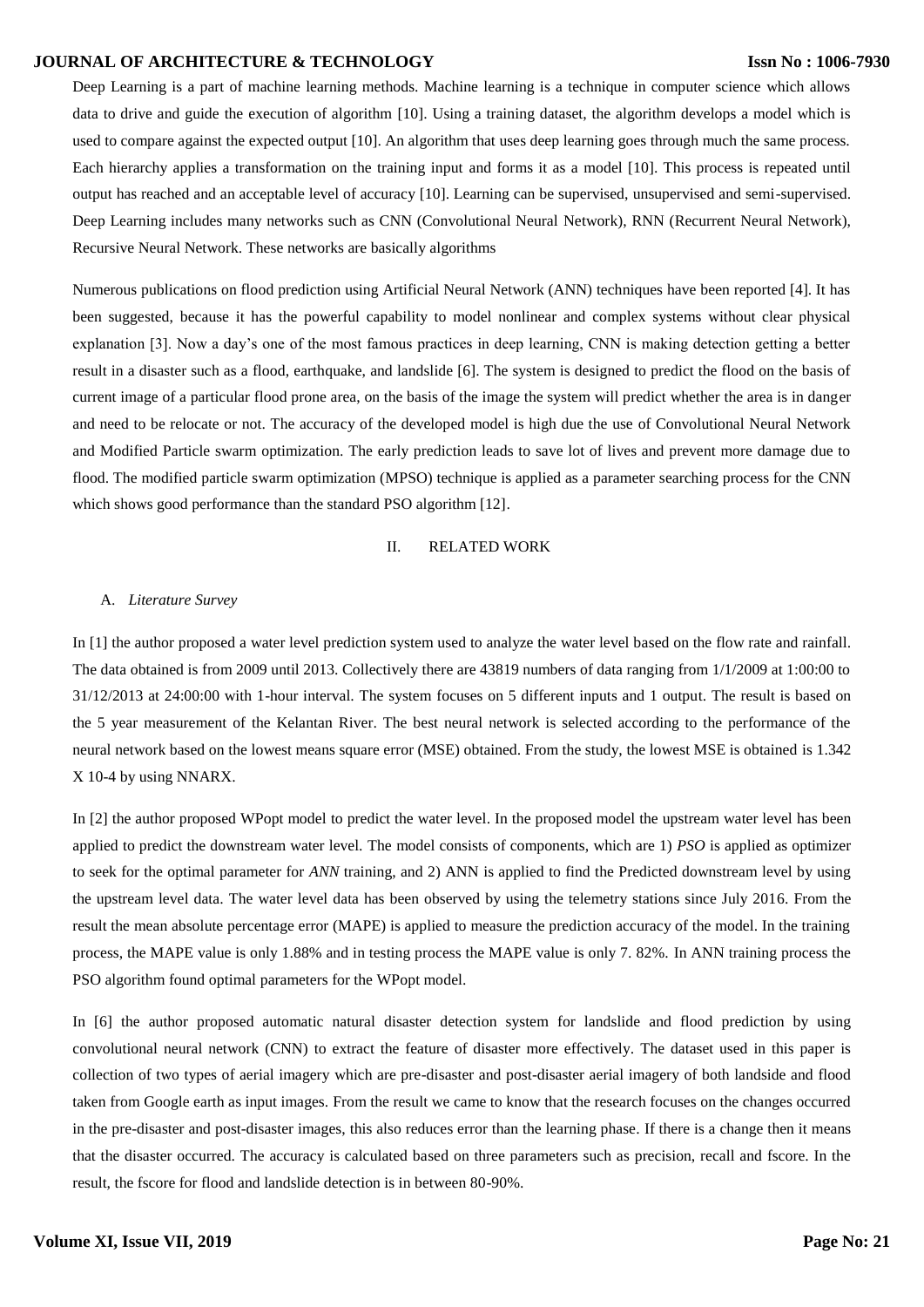In [8] the author used seven layer CNN along with PSO for handwriting digit classification.CNN has ability to train the propose model by different method but PSO is the very used one in training of CNN. PSO algorithm trains the output layer weights of ConvNet in order to optimize the accuracy of image recognition. The data set used in this paper is the MNIST (Modified National Institute of Standards and Technology) data which it divided over two parts. First one contains 60,000 images used for training process and second one contains 10,000 images for test process. From the result, the accuracy performance reached is 97.67% in 4 epochs which it means that the proposed model is an efficient model for handwriting digit classification. The model also combines two optimization techniques to improve the accuracy performance of the CNN architecture, as PSO algorithm for the last layer and the SGD algorithm for the first six layers.

In [9] a novel Extended Kalman Filter (EKF) optimization algorithm was employed to overcome the nonlinearity problem and come out with an optimal ANN for the prediction of flood water level 3 hours in advance. The inputs used in the algorithm were current values of rainfall at the flood location and three upstream locations of river water levels. The realtime data is available online from website [www.water.gov.my.](http://www.water.gov.my/) From the result to overcome the problem of nonlinearity the extended Kalman filter (EKF) is added at the output of BPN. Back propagation neural network (BPN) is one of the most famous applications types of ANN. The prediction accuracy of the BPN model with EKF could be further improved by incorporating other parameters that will contribute to flood such as discharge, sediment and evaporation.

## *B. Convolutional Neural Network*

CNN is a sequence of layers, and each layer of CNN transforms one volume of activations to another through differentiable function [6]. CNN consists of 3 primary hidden layers: convolution layer, pooling layer, as well as a fully- connected layer; which its neuron is arranged in 3 dimensions (width, height, depth).



Fig.1. Basic Convolutional Neural Network Architecture

A Convolution Layer (CL) consists of filters and convolves them on an input image to extract features. CL (refer Fig.1) is the set of neighboring nodes in the lower layer connecting with nodes of upper layer and edges. CL is commonly used in image processing with a neural network. In other words, convolution layer performs feature extraction from images.

A Pooling Layer provides sub sampling to the output of the lower layer to achieve translational invariance. PL has a local connection with the lower layer, which is similar to CL. However, the method of calculating the value of the node is different from the fully-connected layer and convolution layer. The value determined from the local node in the lower layer is bringing forward to be upper layer's value.

In fully connected layer, each neuron in this layer is connected to all the numbers in the lower volume. Fully Connected Layer will compute the class scores and produce an outcome of  $[1x1x10]$ , where each of the ten numbers resembles class score.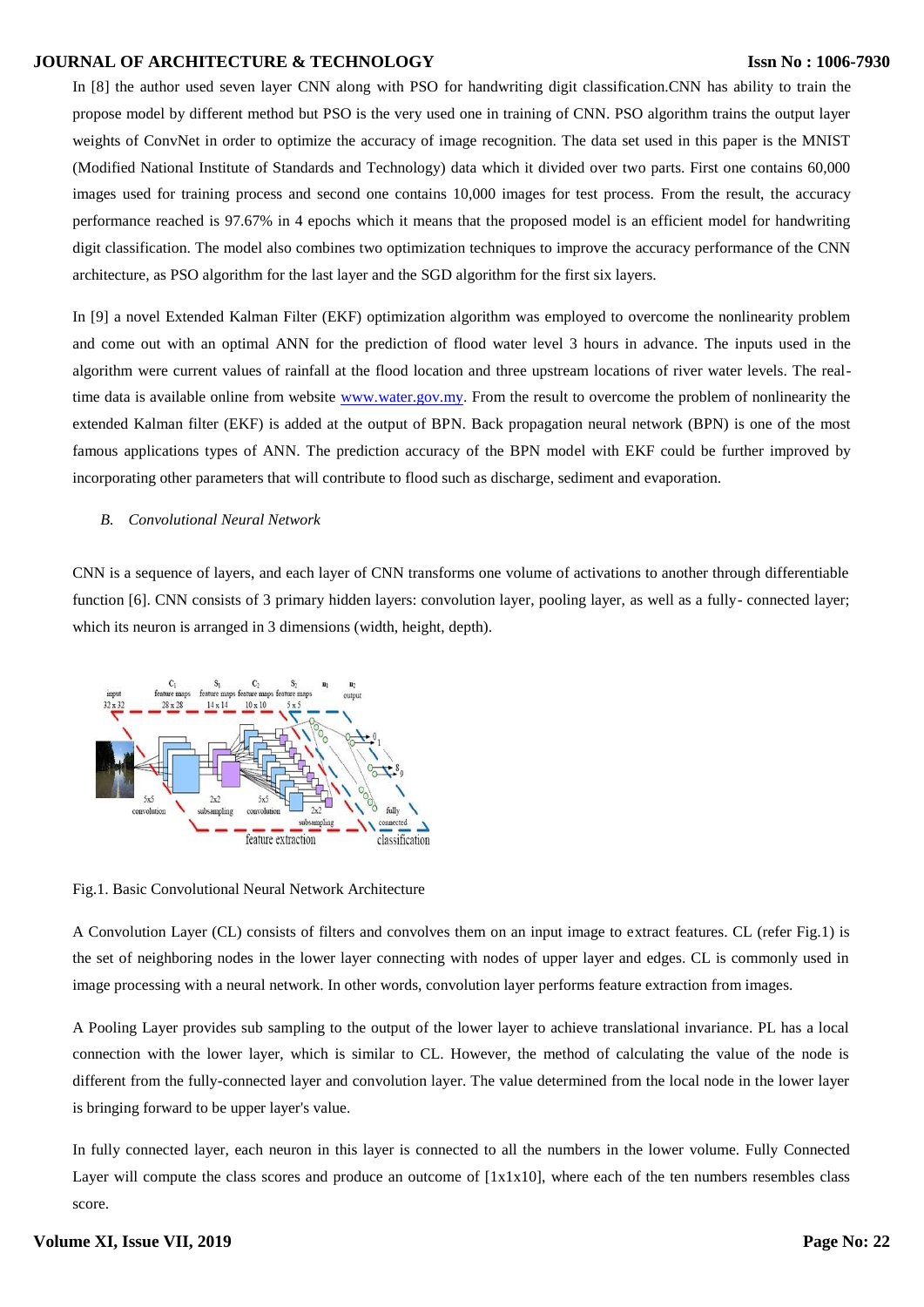#### *C. Modified Particle Swarm Optimization*

Particle Swarm Optimization algorithm is a computational method for optimizing the problem by improve the target solution iteratively [8]. It optimizes the problem by using particles as a candidate solution so these particles fly over a search space according to mathematical equations to change the position and velocity of each particles, this changing of positions is influenced by its personal best position and guided toward global best which is best position in all search space found and agreed by other particles [8].

Modified Particle Swarm Optimization is the variation of a PSO algorithm which was proposed by Eberhart and Sin in 1997 and 1998. In MPSO algorithm, the birds have the memory to store the best and the worst position which helps each particle to recollect its previous worst position. The algorithm of MPSO is as follow:

Step 1. Set current iteration generation Iter=1. Initialize a population including m particles; Set the current position as the pbest position, the gbest is the best particle position of initialization particle swarm.

Step 2. Evaluate the fitness for each particle;

Step 3.Compare the evaluated fitness value of each particle with its pbest. If current value is better than pbest, then set the current position as the pbest position. Furthermore, if current value is better than gbest, then reset gbest to the current index in particle array;

Step 4.Change the velocity and position of the particle according to the equations (1) and (2), respectively;

Step 5. if (Iter%Ie==0) { Calculate  $d(t)$  of aggregation degree; if  $d(t)$  is less then given threshold value e, reinitialize velocities and position of particle; }

Step 6.Iter = Iter +1, If a stop criterion is met, end algorithm; else execute mutation operation to the gbest turn to step 2.

$$
V_{p+1} = V_p + c_{1g}r_1 \left( p_{best} - x_p \right) + c_{1b}r_2 \left( x_p - p_{worst} \right) + c_2r_3 \left( g_{best} - x_p \right) \hspace{1cm} (1)
$$

 $X_{p+1}=X_p+V_{p+1}$  (2)

Where  $c_{1g}$  is acceleration coefficient which accelerates the particle towards its best position,  $c_{1b}$  is acceleration coefficient which accelerates the particle away from its worst position, pworst is acceleration coefficient which accelerate the particle away from its worst position of the particle i, and r1,r2,r3 are uniformly distributed random numbers in the range [0 to 1].

### III. PROPOSED SYSTEM

The Fig.2 shows the proposed system for disaster prediction using deep neural network.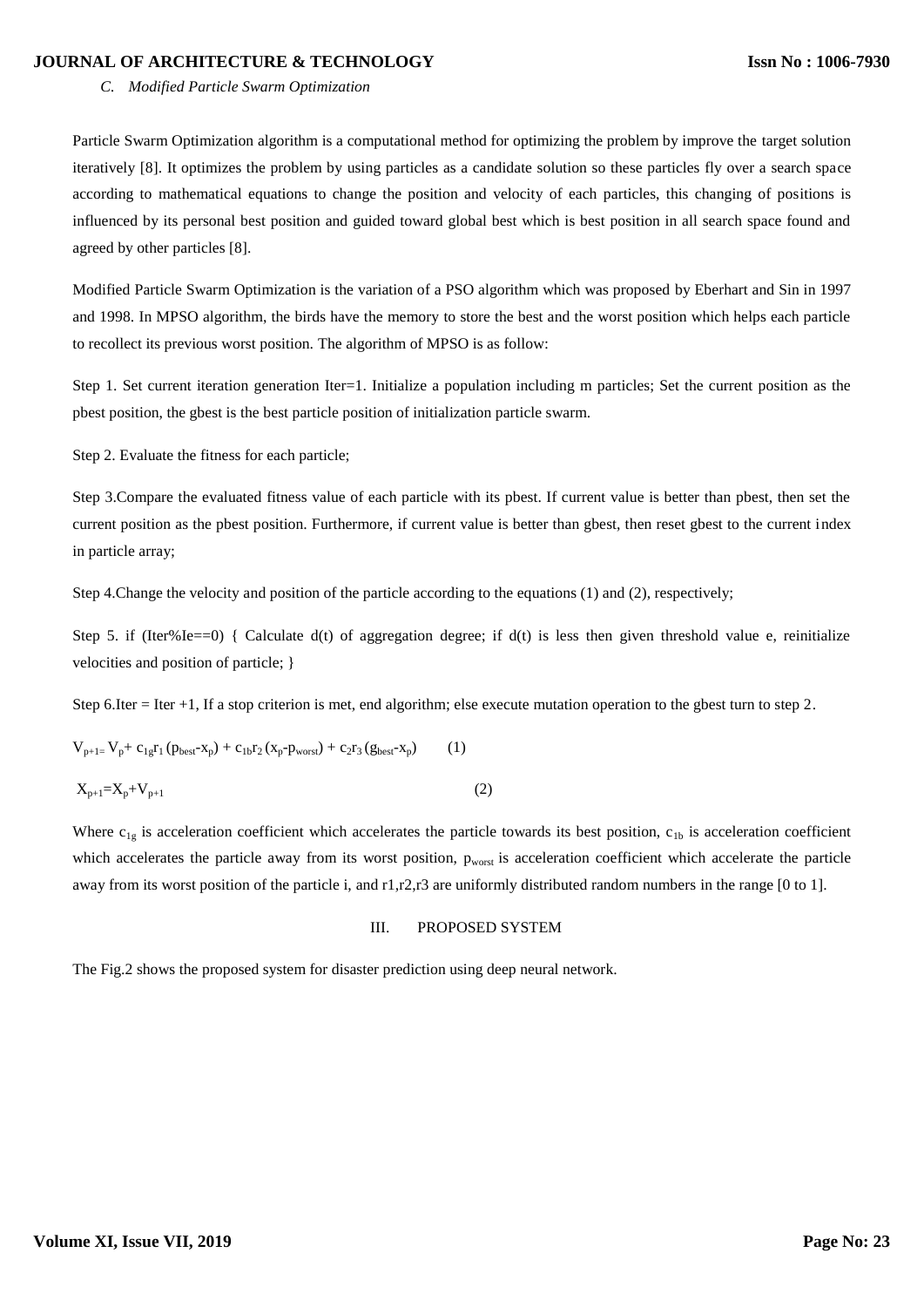

In this section we are describing our proposed model. We obtain images from the Google as input images for our model. The model works in three phases such as data preprocessing, optimization process and CNN training. In first phase the extracted data is pre-processed by performing some operation such as cleaning, removing unwanted observations, removing null values and handling missing values.

In the next phase the modified particle swarm optimization algorithm is applied to the output of the first phase which optimizes the data so the time taken by the CNN is reduced. The optimization algorithm provides the optimized particle so that the CNN can be trained more efficiently.

In the last phase the CNN is applied on the optimized data and the output is taken and prediction is performed on the output. The CNN has different architectures like ConvNet, LuNet, GoogleNet, AlexNet and more. We are using AlexNet in our model to reduce error rate.

# IV. CONCLUSION AND FUTURE WORK

The proposed flood model using deep learning structure is capable to predict the flood. In this system, the flood is predicted using the CNN and apply PSO to search for the parameter values. Based on the obtained result, it is known that the method that we proposed can automatically extract a relatively high accuracy to predict the flood. We believed that the research method proposed in this report has a potential to be implemented as the disaster prediction mechanism in every each of disaster relief center around the world. We also learn that the types of image pattern and number of training patches will affect the accuracy of results. Various pattern and a massive number of training patches will give a more promising result compared to a limited pattern and a few training patches.

The flood prediction model is capable of predicting the flood. In addition to the current system the preventive and curative measures will be given in case the flood is detected. As the system currently working on the images provided, further by using the sensors and camera the real time pictures will be used and prediction will be done on the basis of the camera/sensor images. Which will further used to provide the real time accurate predictions of flood prone areas. The system will be capable of intimating and providing the necessary actions to be taken to prevent or minimizing the human and economical losses.

# **REFERENCES**

- [1] M. Anuar, R. Rahman, Z. Zulkafi "Early Prediction System Using Neural Network in Kelantan River, Malaysia," IEEE Student Conf.(2017).
- [2] P. Panyadee, P.Champrasert, C. Aryupong "Water Level Prediction using Artificial Neural Network with Particle Swarm Optimization Model," IEEE International Conf. ICoICT(2017).

**Volume XI, Issue VII, 2019**